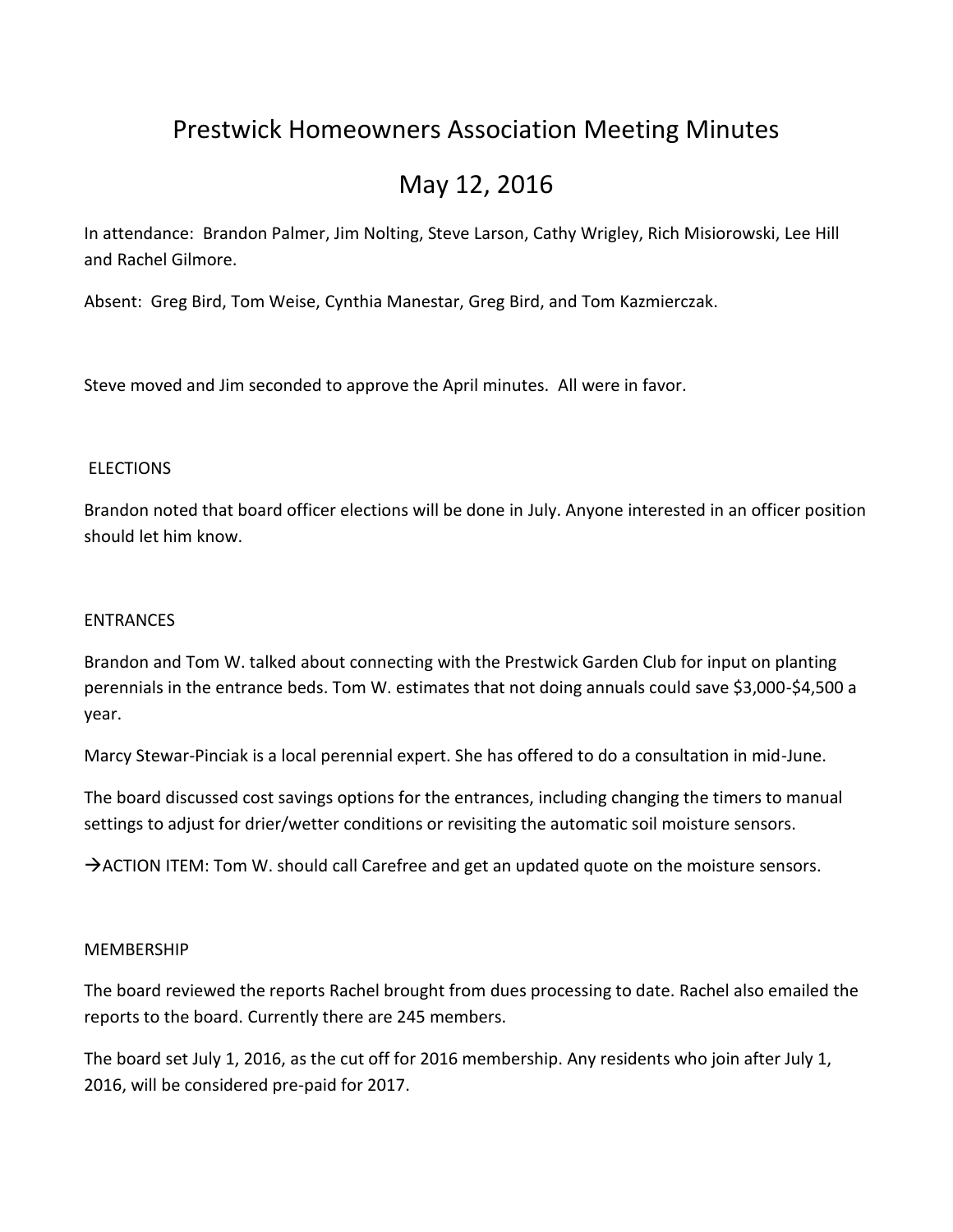$\rightarrow$  ACTION ITEM Board members should reach out one final time to those residents who they contacted and who said they would mail in a check.

The board noted there are 13 bottles of wine left for home visits by the Membership team as of 5.12.16.

Brandon, Jim and Cathy will continue to keep tabs on new move ins over the summer and make visits as needed.

# ARC

Steve reported that things have been fairly quiet. There is a roof replacement on 7319 Colony and also 531 Aberdeen. He is sending approval letters.

# CODE ENFORCEMENT

Lee updated the violations log and hand delivered to the Village.

It was noted that the Village did mow a few resident lots where the grass exceeded the ordinance height the week of 5/2.

Geoff McDermott is the new Code and Compliance officer working for Adam Nielsen.

If board members see violations, they should call Lee and ask him to add them to the spreadsheet.

If residents complain to board members about a home, board members should pass along the address/violation to Lee for the spreadsheet but should also let the resident know s/he can call the Village to complain as well. Lee will be the PHA point person to address complaints with the Village.

# FINANCIAL

 Tom's report shows \$21,325 collected for dues to date and \$450 for ads. There is a total of \$34,326.85 in the bank.

Rich moved and Steve seconded to approve the Treasurer's Report. All were in favor.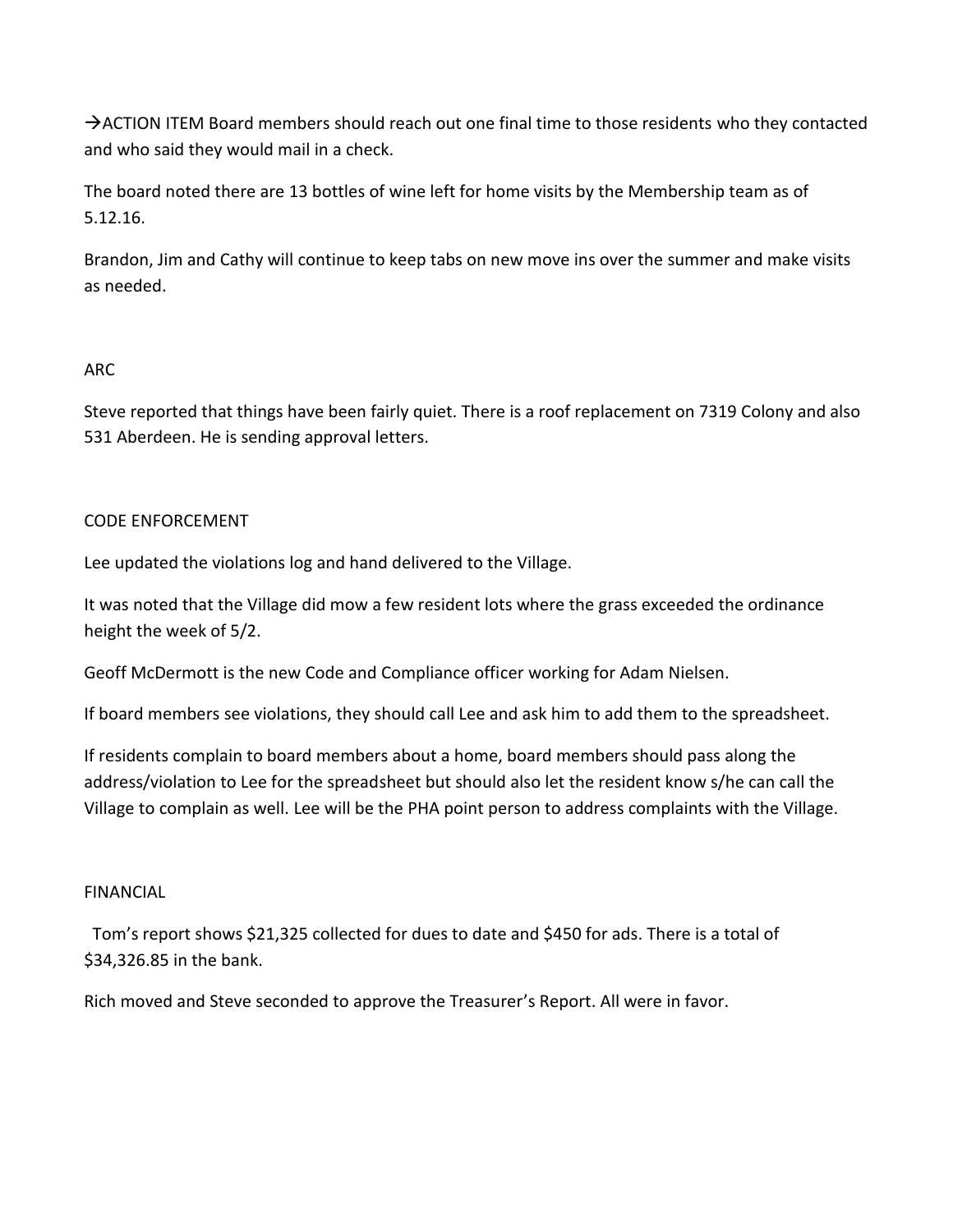#### SOCIAL

The tree give away went very well. Greg Bird and Kay MacNeil said residents were lined up waiting for them. Next year they need to order fewer oak trees.

#### **SECURITY**

No report.

# **WEBSITE**

Brandon recommends doing one set of updates once the membership renewal process is complete. This will include minutes, updated ads, the updated ARC process and updates to the board/committee lists.

Catalyst can set up a password protected electronic directory.

 $\rightarrow$  ACTION ITEM Once the majority of the dues are processed (early June), Rachel will send Rich the printer file for the directory so he can create the PDF directory for the website.

# GOVERNMENTAL

Steve and Rich did go out to the dam. WCFPD will send Rich the 2016 inspection report within 90 days from Rich's last communication with them. Rich has a note to follow up with them this summer if no report.

Steve and Rich noted that the emergency spill gate is open all the time now. The WCFPD says that this has increased the open area capacity by 200%

Rich recommends that PHA send a letter to WCFPD about the impact of the open spill gate.

 $\rightarrow$  ACTION ITEM Rich and Steve will follow up with Rob Piscia at the Village about the open spill gate.

ACTION ITEM Steve will send a note to Cook County to request patching of big pot holes on Harlem.

LEGAL No report.